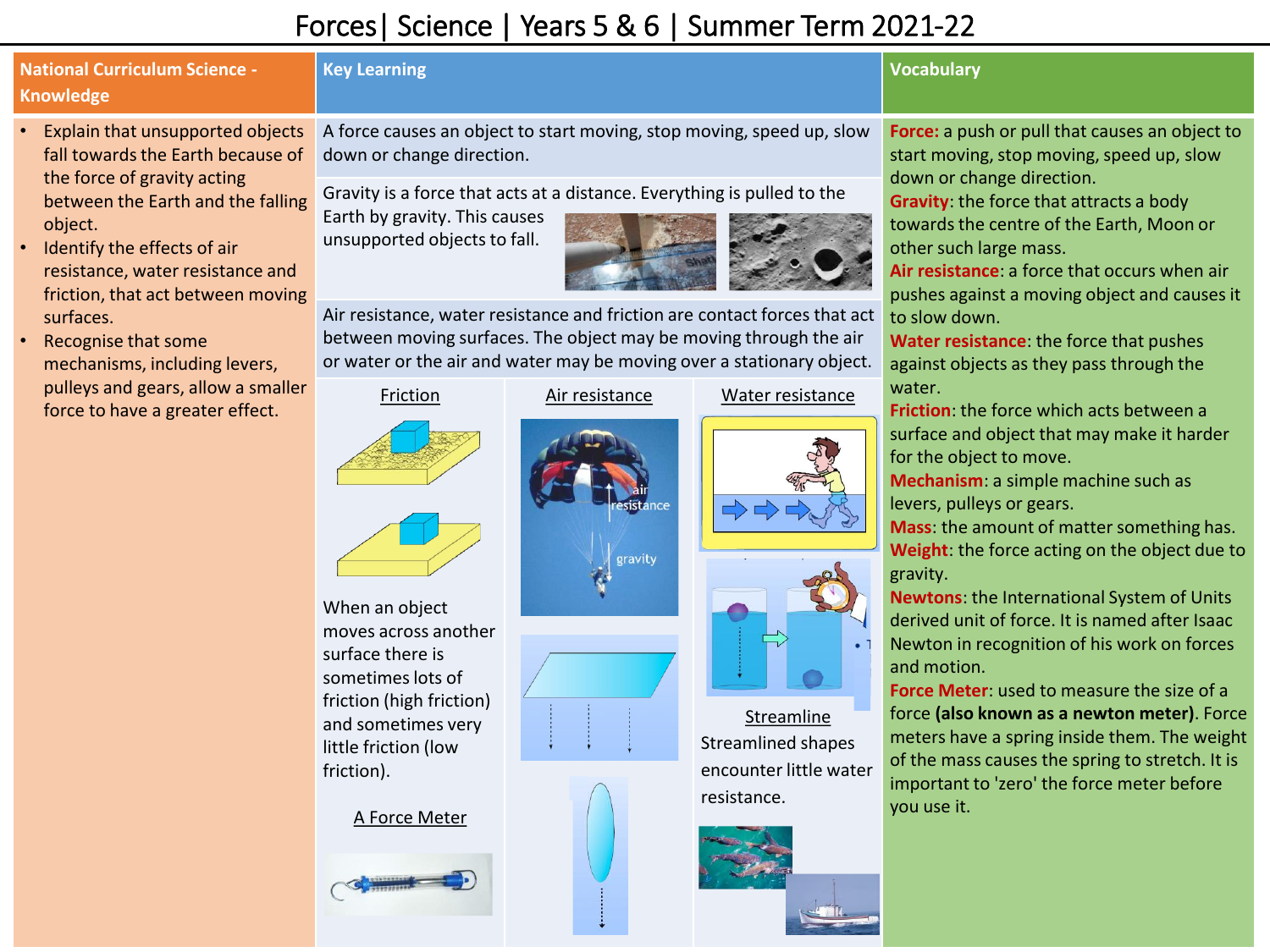# Forces| Science | Years 5 & 6 | Summer Term 2021-22

| <b>National Curriculum Science -</b><br>working scientifically                                                                                                                                                                                                                                                                                                                                                                                                                                                                                                                                                                                                                                                                                                                                                                                                                                                      | <b>Key Learning continued</b>                                                                                                                                                                                                                                                       | <b>Scientific investigations</b>                                                                                                                                                                                                                                                                                                                                                                                                                                                                                                                                                                                                                                                                                                                                                                                                                         |
|---------------------------------------------------------------------------------------------------------------------------------------------------------------------------------------------------------------------------------------------------------------------------------------------------------------------------------------------------------------------------------------------------------------------------------------------------------------------------------------------------------------------------------------------------------------------------------------------------------------------------------------------------------------------------------------------------------------------------------------------------------------------------------------------------------------------------------------------------------------------------------------------------------------------|-------------------------------------------------------------------------------------------------------------------------------------------------------------------------------------------------------------------------------------------------------------------------------------|----------------------------------------------------------------------------------------------------------------------------------------------------------------------------------------------------------------------------------------------------------------------------------------------------------------------------------------------------------------------------------------------------------------------------------------------------------------------------------------------------------------------------------------------------------------------------------------------------------------------------------------------------------------------------------------------------------------------------------------------------------------------------------------------------------------------------------------------------------|
| Plan different types of scientific<br>enquiries to answer questions,<br>including recognising and<br>controlling variables where<br>necessary.<br>Take measurements, using a<br>range of scientific equipment,<br>with increasing accuracy and<br>precision, taking repeat readings<br>when appropriate.<br>Record data and results of<br>increasing complexity using<br>scientific diagrams and labels,<br>classification keys, tables, scatter<br>graphs, bar and line graphs.<br>Use test results to make<br>predictions to set up further<br>comparative and fair tests.<br>Report and present findings from<br>enquiries, including conclusions,<br>causal relationships and<br>explanations of and degree of<br>trust in results, in oral and<br>written forms such as displays<br>and other presentations.<br>Identify scientific evidence that<br>has been used to support or<br>refute ideas or arguments. | A mechanism is a device that allows a small force to be increased to a<br>larger force. Pulleys, levers and gears are all mechanisms, also known as<br>simple machines. Due to their affect on forces, they are used in many<br>larger machines.                                    | 1) Does weight affect the size of a<br>crater?<br>2) Which surface has the most friction?<br>Does the shape of an object affect<br>3)<br>water resistance?<br>Plan scientific enquiries, identifying<br>and managing independent,<br>dependent and control variables.<br>Record and present measurements<br>using diagrams, tables and graphs.<br>Interpret results to answer the<br>scientific question being investigated,<br>linking to knowledge of forces to<br>explain them.<br>Ask scientific questions and make<br>predictions about the variables that will<br>have an effect on how long a spinner<br>take to reach the ground.<br>Research how the work of scientists<br>such as Archimedes, Galileo Galilei and<br>Isaac Newton helped to develop<br>understanding of forces, including<br>pulleys, levers and the theory of<br>gravitation. |
|                                                                                                                                                                                                                                                                                                                                                                                                                                                                                                                                                                                                                                                                                                                                                                                                                                                                                                                     | Levers<br>Levers work by increasing the<br>amount of force. A beam is placed<br>over a fulcrum. The position of the<br>fulcrum affects how much the<br>force is increased or decreased.                                                                                             |                                                                                                                                                                                                                                                                                                                                                                                                                                                                                                                                                                                                                                                                                                                                                                                                                                                          |
|                                                                                                                                                                                                                                                                                                                                                                                                                                                                                                                                                                                                                                                                                                                                                                                                                                                                                                                     | Pulleys<br>Pulleys make it easier to lift objects. The Greek scientist<br>and inventor, Archimedes, developed the design of<br>pulleys to make them more efficient.<br>Belt pulleys are used in lots of<br>different machines to make it easier<br>to lift or move heavier objects. |                                                                                                                                                                                                                                                                                                                                                                                                                                                                                                                                                                                                                                                                                                                                                                                                                                                          |
|                                                                                                                                                                                                                                                                                                                                                                                                                                                                                                                                                                                                                                                                                                                                                                                                                                                                                                                     | Gears<br>Gears (sometimes called cogwheels)<br>are wheels that have 'teeth'. Two or<br>more gears working together are<br>called a transmission. When the<br>Teeth of two gears mesh together,<br>force can be transmitted from one<br>gear to the other.                           |                                                                                                                                                                                                                                                                                                                                                                                                                                                                                                                                                                                                                                                                                                                                                                                                                                                          |